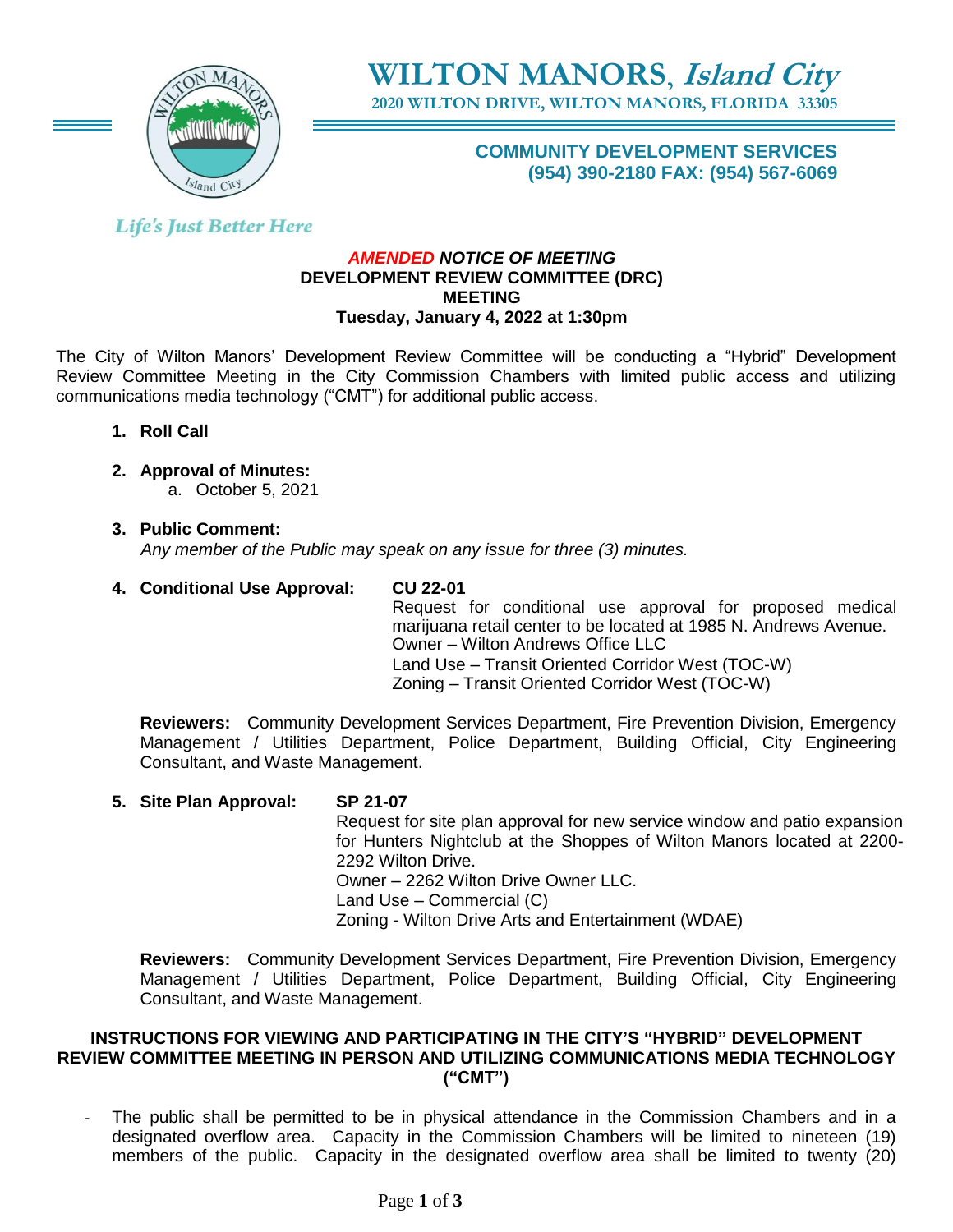members of the public. Entry into the Commission Chambers and overflow area will be granted on a first come, first serve basis.

- Join Meeting by live stream Zoom Video Communications (instructions attached to this notice)

#### **ANY MEMBER OF THE PUBLIC WISHING TO COMMENT PUBLICLY ON ANY MATTER MAY PARTICIPATE BY:**

- Submitting Public Comment in person: When an item is called each member of the public, in physical attendance at the meeting in the Commission Chamber or the overflow area, who wishes to speak, will be provided an opportunity to address the Development Review Committee for three (3) minutes or less.
- Submitting Public Comment via email: *PRIOR* to the start of the meeting, submit comments by email to [rmoore@wiltonmanors.com.](mailto:rmoore@wiltonmanors.com) Please include your name and address in the email. All comments submitted by email comment length shall be, if read orally, three (3) minutes or less. Public Comment received by 12 noon prior to the start of the meeting will be read into the record by City Staff. All other comments submitted by email prior to the start of the meeting shall be made a part of the public record.
- Participating in Meeting via Zoom: Log-in to Zoom via browser, app or phone. During Public Comment portion of the agenda use Raise Hand feature to be called on. Raise Hand feature can be activated by selecting the icon. If you are on app on phone, icon is on the bottom of your screen. If you are on a tablet, icon is on the top right of your screen. If you are on a PC or laptop, icon is on the bottom of the screen. If you are calling in to the meeting, Dial \*9.
- Delivery of any documents for the Development Review Committee Meeting relating to public comment can be sent to rmoor[e@wiltonmanors.com.](mailto:publiccomment@wiltonmanors.com) If received by 12 noon prior to the meeting, the document will be provided to the Development Review Committee and will be made a part of the permanent record. If received after 12 noon the documents will be provided to the Development Review Committee the next business day.
- If you do not have access, or need accommodations, please contact the Clerk's Office at (954)390- 2123.

This meeting is open to the public. In accordance with the Americans with Disabilities Act of 1990, all persons who are disabled and who need special accommodations to participate in this meeting because of that disability should contact the Office of the City Clerk, (954)390-2123, not later than two days prior to such proceeding. All persons interested in the above meeting are invited to appear and be heard, subject to proper rules of conduct. Persons who cannot appear and be heard are encouraged to submit their written comments by 12 noon prior to the start of the meeting. Written comments filed with the Community Development Services Director by 12 noon prior to the start of the meeting will be entered into the Record. If a person decides to appeal any decision made by the Development Review Committee with respect to any matter considered at such meeting, will need a record of the proceedings and, for such purpose, may need to ensure that a verbatim record of the proceedings is made, which record includes the testimony and evidence upon which the appeal is to be based.

If a member of the public wishes to review agenda items, requires additional information about the Development Review Committee Meeting, or has any questions about how to submit public comment for the meeting, or how to access the meeting, please contact Community Development Services Director, Roberta Moore, at 2020 Wilton Drive, Wilton Manors, FL 33305, (954)390-2180, or [rmoore@wiltonmanors.com.](mailto:rmoore@wiltonmanors.com)

#### **CMT OPTIONS FOR VIEWING AND LISTENING TO THE MEETING:**

**Please click the link below to join the webinar:** <https://wiltonmanors.zoom.us/j/96751698057>